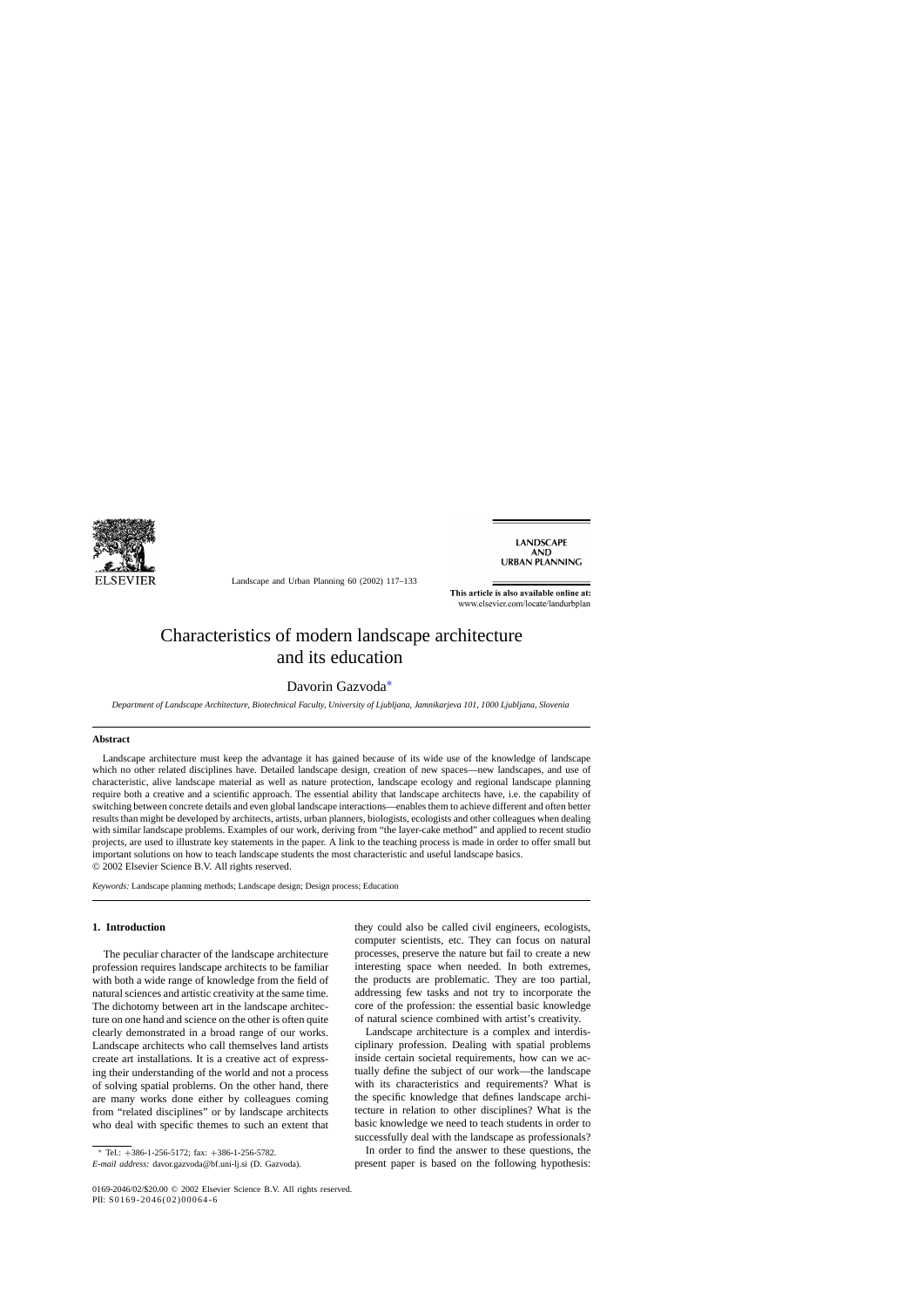there are specific landscape architectural methods and techniques, developed over the last 30 years, which have upgraded much older garden architecture approaches and distinguished our profession from other related disciplines. At the same time, landscape architecture has combined a broad range of knowledge deriving from the character of our object—the landscape as its entire complex, on-going naturaland human-caused processes require. Our methods are exact, transparent, explanatory and very communicable in order to communicate not only with related disciplines but also with the public. A creation of new landscapes requires an intuitive creative ability landscape architects need to combine with analytical systematical approach.

#### **2. Methods**

#### *2.1. What is landscape architecture?*

It is simply impossible to offer a systematic and analytical overview of landscape architecture with detailed and correct definitions of landscape architectural terms because there is no such thing. In order to do that the best thing would be to compare several landscape architectural dictionaries in different languages from different countries and compare definitions. However, because we do not have them yet maybe a negotiated agreement between European countries should offer a satisfactory definition of landscape architecture. Although [ELCER \(2000\)](#page--1-0) includes many positive and valuable demands for better common landscape the landscape architecture is completely ignored (not even mentioned). It doesn't exist as a profession not even in chapters where education is discussed. Slightly better is definition of landscape planning: "landscape planning" is the formal process of study, design and construction by which new landscapes are created to meet the aspirations of the people concerned. It involves framing proper planning projects, more particularly in those most affected by change and badly damaged areas (for example suburbs, peri-urban, industrial areas and coastal areas). The purpose of such planning projects is to radically re-shape the damaged landscapes*.* Hopefully, objections of the ECLAS committee and proposals of new definitions and especially introduction of landscape architecture would in future enhance and modernize the mentioned convention.

To continue from the two extremes mentioned in the introduction, this paper shall rather try to look for a set of keywords, terms and products, and later search for a clear method that could distinguish our profession from the others instead of clarifying existing or non-existing definitions of landscape architecture.

A landscape architect, who is educated and trained in the field ranging from landscape planning and ecology to landscape design and techniques, can think of various subdivisions of our professions based on the actions we take, the scales we use and the products we make as shown in [Table 1.](#page--1-0)

Obviously there is a great amount of different knowledge that well-educated landscape architects must master. The basic methods we use are a combination of artistic intuition and creativity with strong graphic expression on one hand and systematic, scientific analytical thinking on the other. The most characteristic examples are as described later, with the intention of highlighting methods from related disciplines that are directly usable in the field of landscape architecture. The selection of examples and use of terms is personal and can be extended or revised.

#### *2.2. Creativity in landscape drawing*

The basic mode of landscape architectural expression is graphical in the same way as in architecture. Garden art was parallel to architectural development; architects, great gardeners and later landscape architects would develop drawings to present ideas of future park and garden design. Graphic presentations and the use of drawings in landscape plans were at a very high level. Not only that plans looked like paintings, new gardens were often illustrated by famous painters of the time. Landscape painting was certainly developed before garden art and landscape architecture and for that reason, it seems important to start the investigation of the creative process from landscape drawing and painting in fine art. To compare painting and landscape architectural drawing one should analytically study a process of painting first. When painters create a painting they usually keep it at a very personal, intimate level. The process of making a painting is not important for the spectator—only the final product, the painting. Therefore, the artist often does not